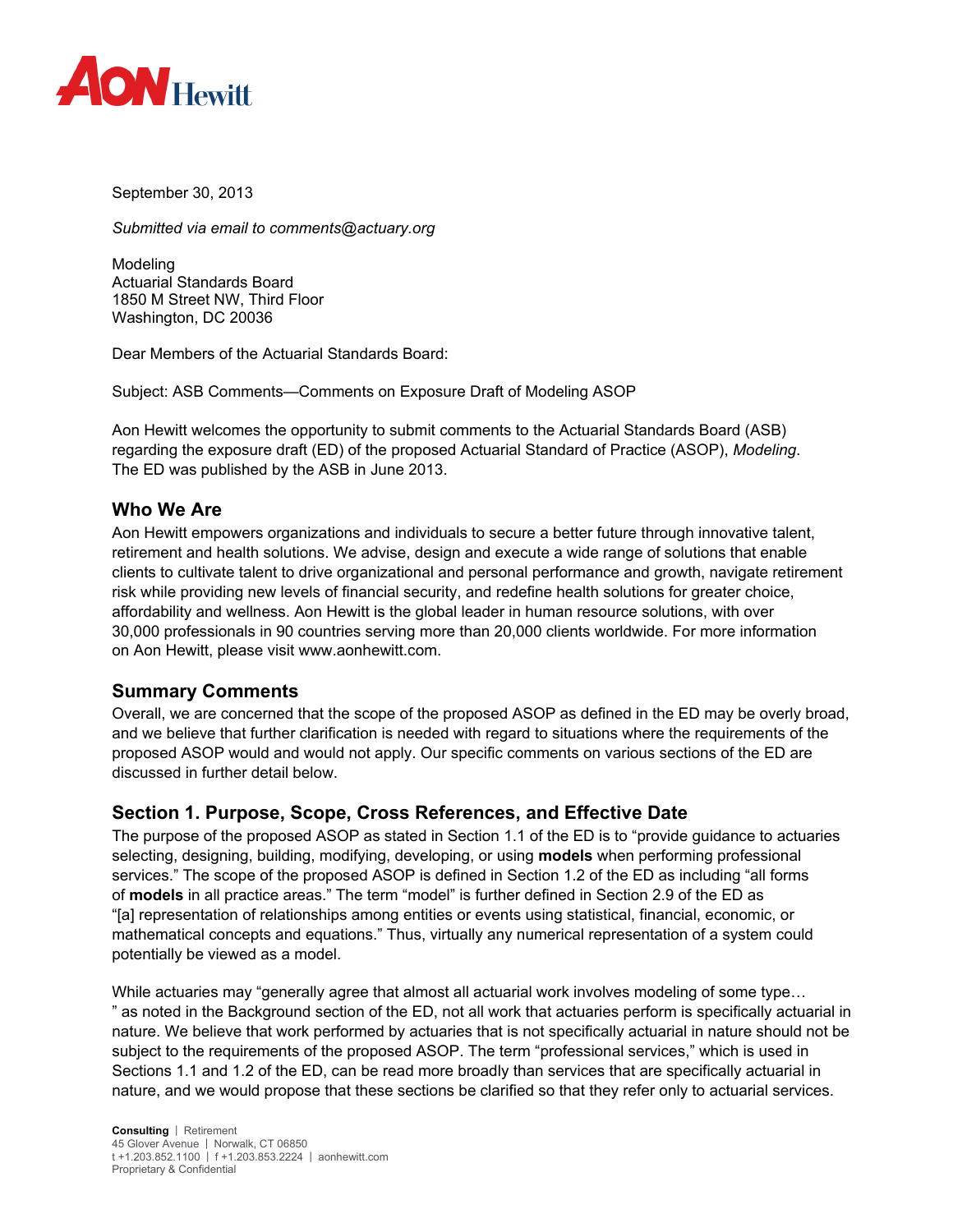

Actuaries in various specialty areas may use models for many other purposes beyond developing and supporting statements of actuarial opinion. For example, retirement actuaries may work with plan sponsors or administrative service providers to develop tools for estimating future plan benefit calculations or assessing the impact of potential plan changes on individual participants. While actuarial skills may enhance an actuary's ability to develop such tools, non-actuaries may also provide professional services in developing and maintaining these tools. We do not believe that such tools are specifically actuarial in nature, and it does not seem appropriate to require the application of an ASOP for such non-actuarial professional services.

## **Section 3. Analysis of Issues and Recommended Practices**

Section 3.1 of the ED states that the proposed ASOP applies to "actuarial practice regarding all **models** in all practice areas." While this language is similar to the scope language in Section 1.2 mentioned above, it uses the term "actuarial practice" rather than "professional services." We believe the changes to Sections 1.1 and 1.2 of the ED recommended above are necessary to clarify that the proposed ASOP applies only to those services performed by an actuary that are specifically actuarial in nature, such as developing or supporting statements of actuarial opinion.

Section 3.1.2 of the ED provides that "full application of the guidance in this ASOP may not be necessary" in certain situations where the model being used is designed or built by a vendor or colleague. However, in these situations, the ED would still require the actuary to understand the basic workings of the model, the major sensitivities and dependencies within the model, and the key strengths and limitations of the model. In many situations, an actuary's employer (such as a consulting firm) may already have taken some or all of these steps—for example, in assessing the capabilities of vendor-provided software for performing actuarial valuations for pension and other postretirement benefit plans—and it is not necessary or practical for an individual actuary to duplicate this effort. In these situations, we believe it would be appropriate to allow an actuary to rely on an assessment performed by the actuary's employer or other qualified expert in order to limit the burden on the actuary and any resulting cost to the principal.

Section 3.2.4 of the ED provides that, if the actuary's responsibilities include "expressing an opinion, using or communicating results, or preparing documentation," the actuary should understand potential weaknesses of the model and consider documenting potential limitations. Virtually all models will contain potential weaknesses and limitations. However, some of these potential weaknesses and limitations may not become known or apparent until a subsequent event occurs that significantly differs from the results predicted by the model. It would be impractical for an actuary to assess *all* potential weaknesses and limitations of a model, including those that are not known to be material based on information available at the time the model is used. Additionally, if all potential weaknesses and limitations of the model need to by communicated, it is likely that the language used with the principal would be lengthy and limit the ability to have clear communications. We would propose that the ED be clarified to state that the actuary should understand *known* potential weaknesses of the model and consider documenting *known* potential limitations.

Section 3.2.7 of the ED includes requirements regarding the assumptions and parameters used within a model. In certain situations, a model may be developed by an actuary for use by a principal in their own modeling work. For example, an actuary may develop a model for forecasting pension expense and contributions, and enable the plan sponsor to prepare their own realization of the model based on various inputs such as actual and expected investment returns, interest rates, and other factors. In these situations, the actuary may have limited control over the assumptions used in the model. Imposing a requirement to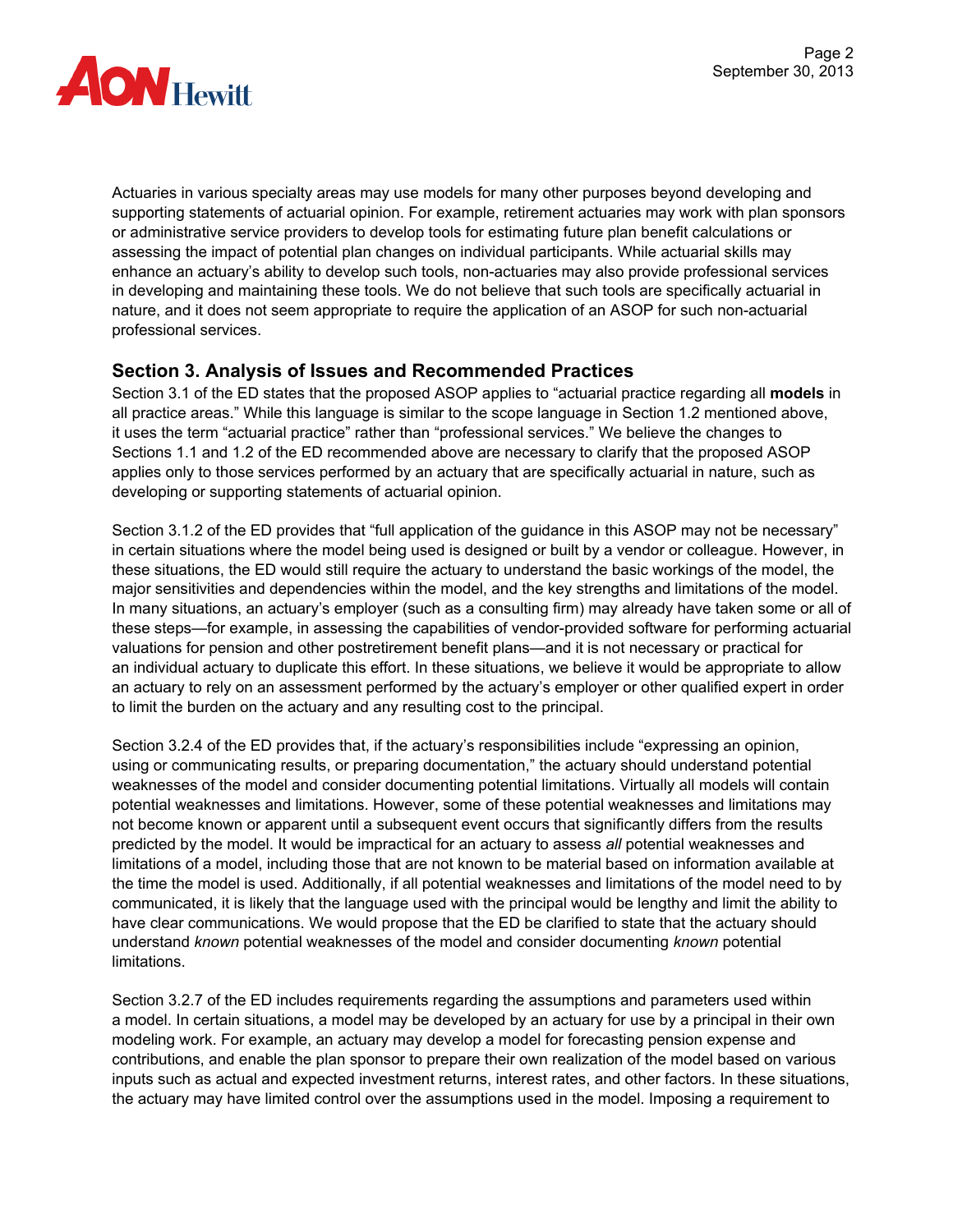

disclose an inconsistency in the assumptions and parameters that are selected by the principal (potentially without the actuary's knowledge) would be impractical and overly burdensome in these situations. In addition, it may be impractical or outside the scope of the actuary's assignment to continue to monitor the assumptions after the model has been delivered to the principal. We believe it would be reasonable to appropriately limit the requirement to monitor assumptions based on the scope and duration of the assignment being performed for the principal.

Further, detailed documentation of the assumptions, data, and parameters used in a model may be appropriate in some situations but unnecessary in others. As with the requirement to monitor assumptions, an actuary should consider documenting these items, but the necessary documentation should be appropriately limited based on the scope and duration of the assignment. In addition, other standards of practice such as ASOP 4, *Measuring Pension Obligations and Determining Pension Plan Costs or Contributions*; ASOP 6, *Measuring Retiree Group Benefit Obligations*; and ASOP 41, *Actuarial Communications*; already impose specific documentation requirements, potentially making the documentation requirements in the ED redundant.

Section 3.3.1 of the ED would require the actuary to validate the model's representation of a situation for each realization or set of realizations of the model that is to be relied upon by the intended user. As noted above, there may be situations where a model has been developed by the actuary for use by a principal, and the actuary may have little control over or knowledge of the model realizations being relied upon. Requiring the actuary to validate each possible realization in this situation would be unduly burdensome. In addition, there may be certain realizations of the model (such as stress-testing scenarios) that are inherently difficult to validate and in which a model is intended to provide more of a directional indication than a precise measurement. We believe it would be appropriate to limit the validation requirement to each material realization that is intended to be relied upon, or a range of realizations that the actuary reasonably believes could be relied upon based on their professional judgment.

Section 3.4 of the ED would require the actuary to communicate modeling results in compliance with ASOP 41. While we believe this is appropriate, we also believe that any proprietary restrictions should be considered in relation to any description of the model methodology that is required to be disclosed.

Section 3.6 of the ED would require the actuary to retain documentation or other file material when appropriate to the intended purpose, and to prepare and retain documentation to demonstrate compliance with Section 4 of the ED, Communications and Disclosures. Documentation would be required to include a statement of the purpose of the documentation. These documentation requirements appear to go beyond the documentation requirements of ASOP 41, and do not acknowledge the fact that document retention may be governed by a contractual agreement with the principal or a firm's internal document retention policies. We believe any documentation requirement should be limited to a reasonable or appropriate length of time consistent with any existing contractual agreement or document retention policy, and that the proposed ASOP should not introduce documentation requirements that are more stringent than those prescribed by ASOP 41.

## **Section 4. Communications and Disclosures**

Section 4.1 of the ED provides that, when issuing actuarial communications incorporating modeling, the actuary should disclose as appropriate the intended purpose of the model, any reasons that prevent the model from meeting its intended purpose, and any inconsistency in assumptions and the reasons therefore. We believe that disclosures required in actuarial communications are already addressed by ASOP 41, and